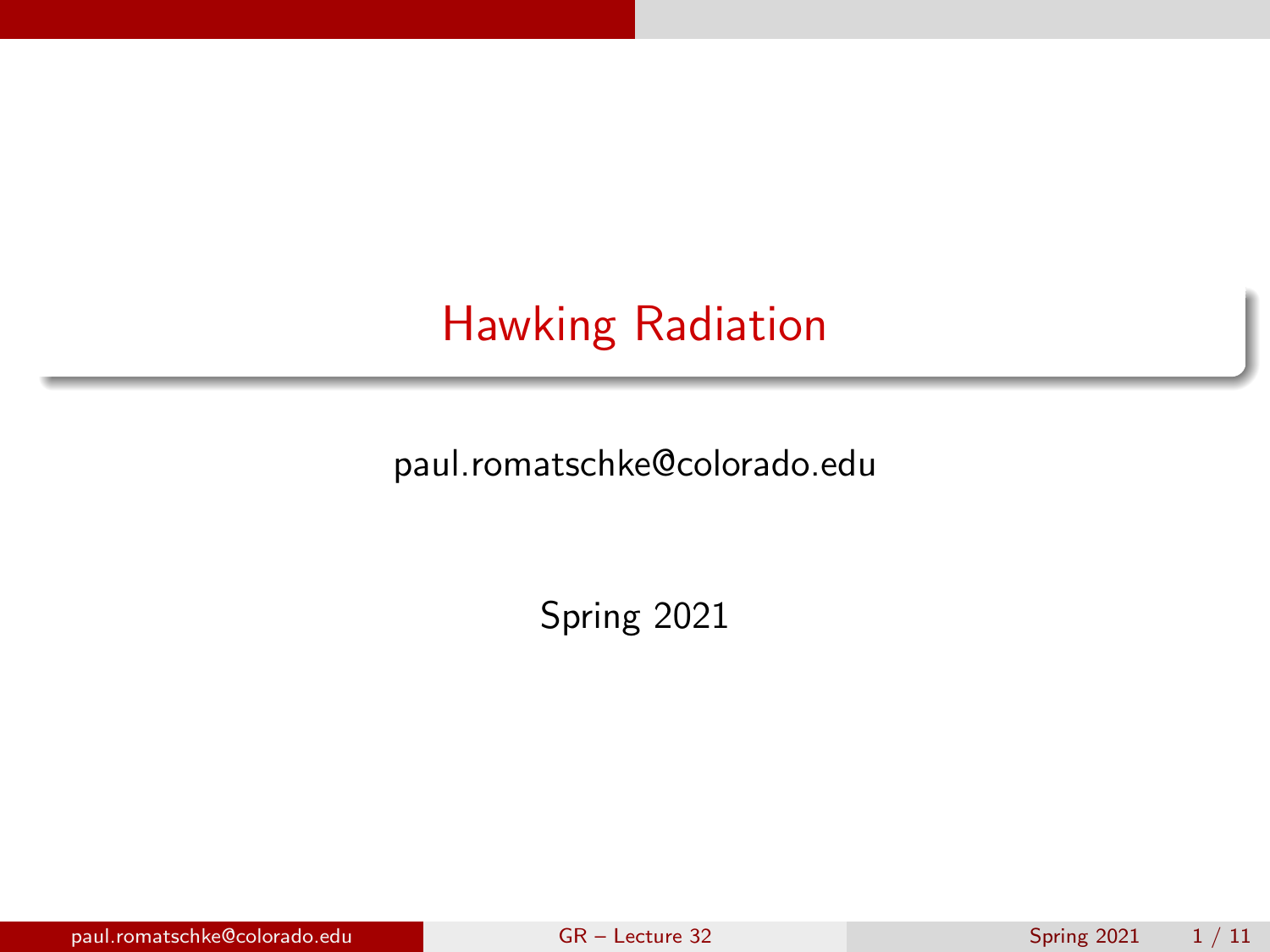- In lecture 31, we discussed Black Holes
- **If was mentioned that black holes are not entirely black, they emit** something known as Hawking radiation
- Hawking radiation is an effect that arise from combining quantum mechanics with gravity – this is DIFFERENT from quantum gravity
- We will calculate some properties of Hawking radiation in the present lecture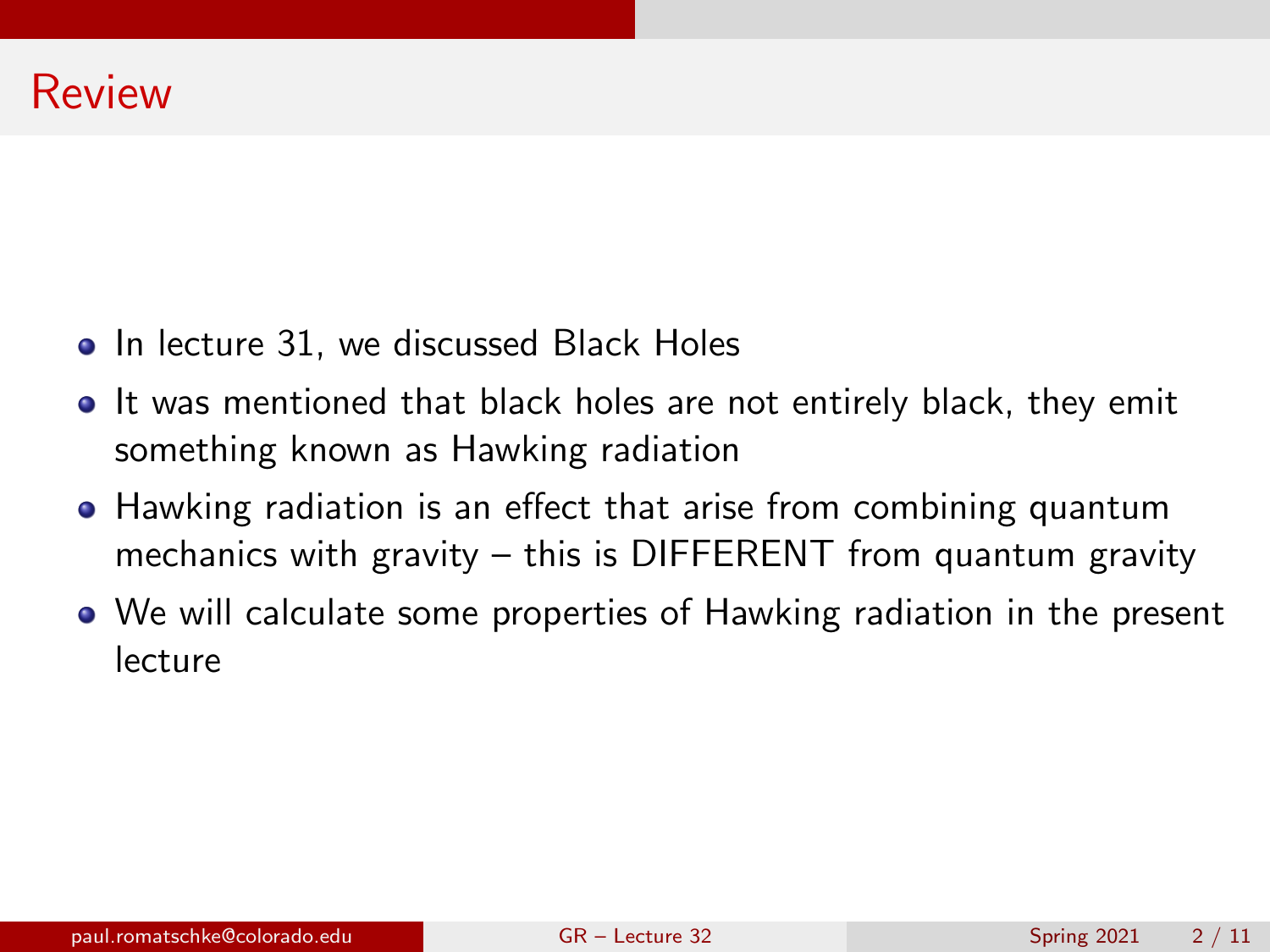## Review: Schwarzschild solution

- Let's recall the properties of the Schwarzschild solution to GR
- It's a static and spherically symmetric solution to Einstein's field equations
- In spherical coordinates:

<span id="page-2-0"></span>
$$
ds^{2} = -A(r)dt^{2} + \frac{dr^{2}}{A(r)} + r^{2}d\Omega^{2}
$$
 (32.1)

where  $A(r) = 1 - \frac{r_s}{r}$ 

• The solution has a *coordinate singularity* at the horizon

$$
r = r_s = 2GM. \tag{32.2}
$$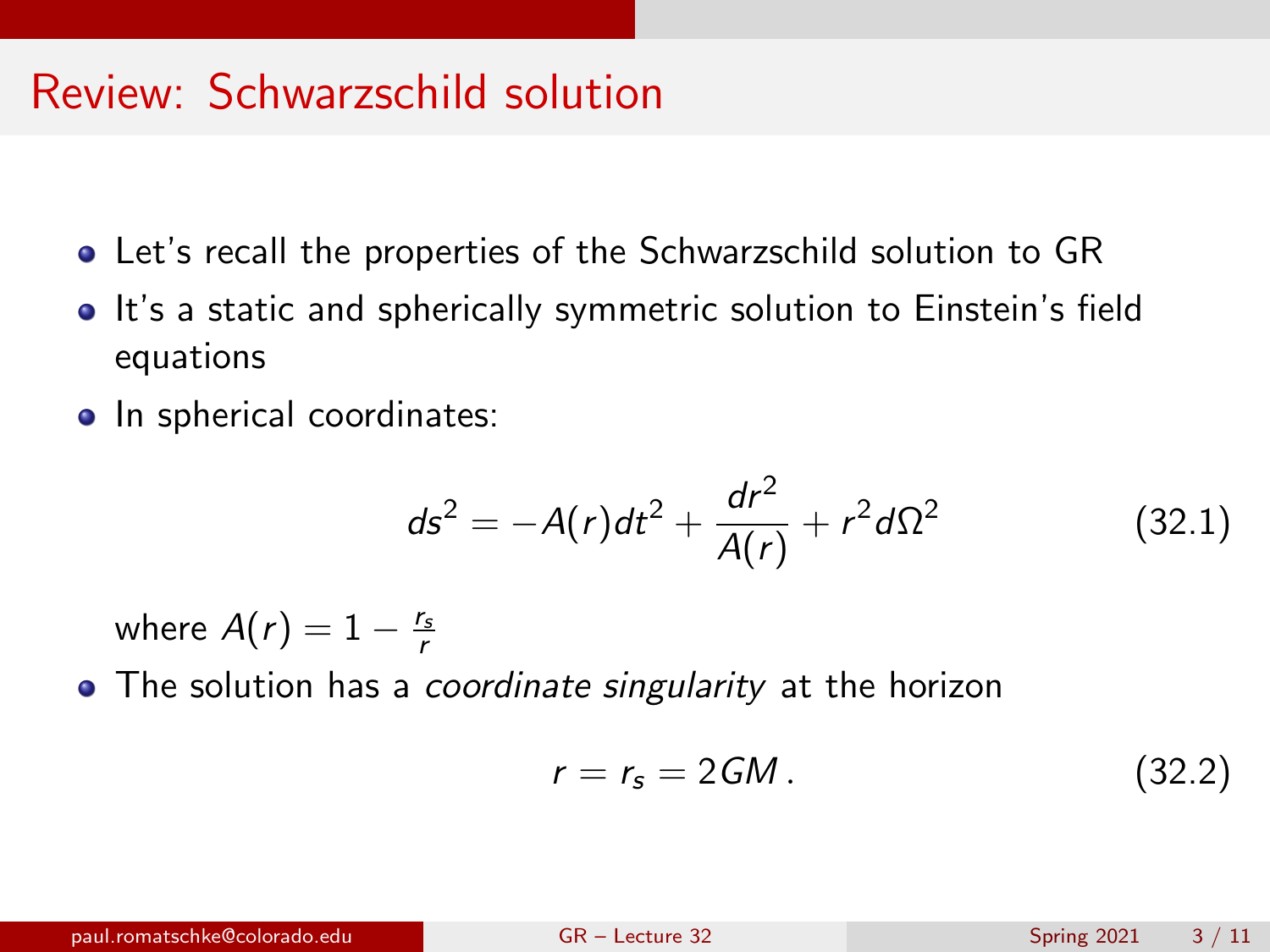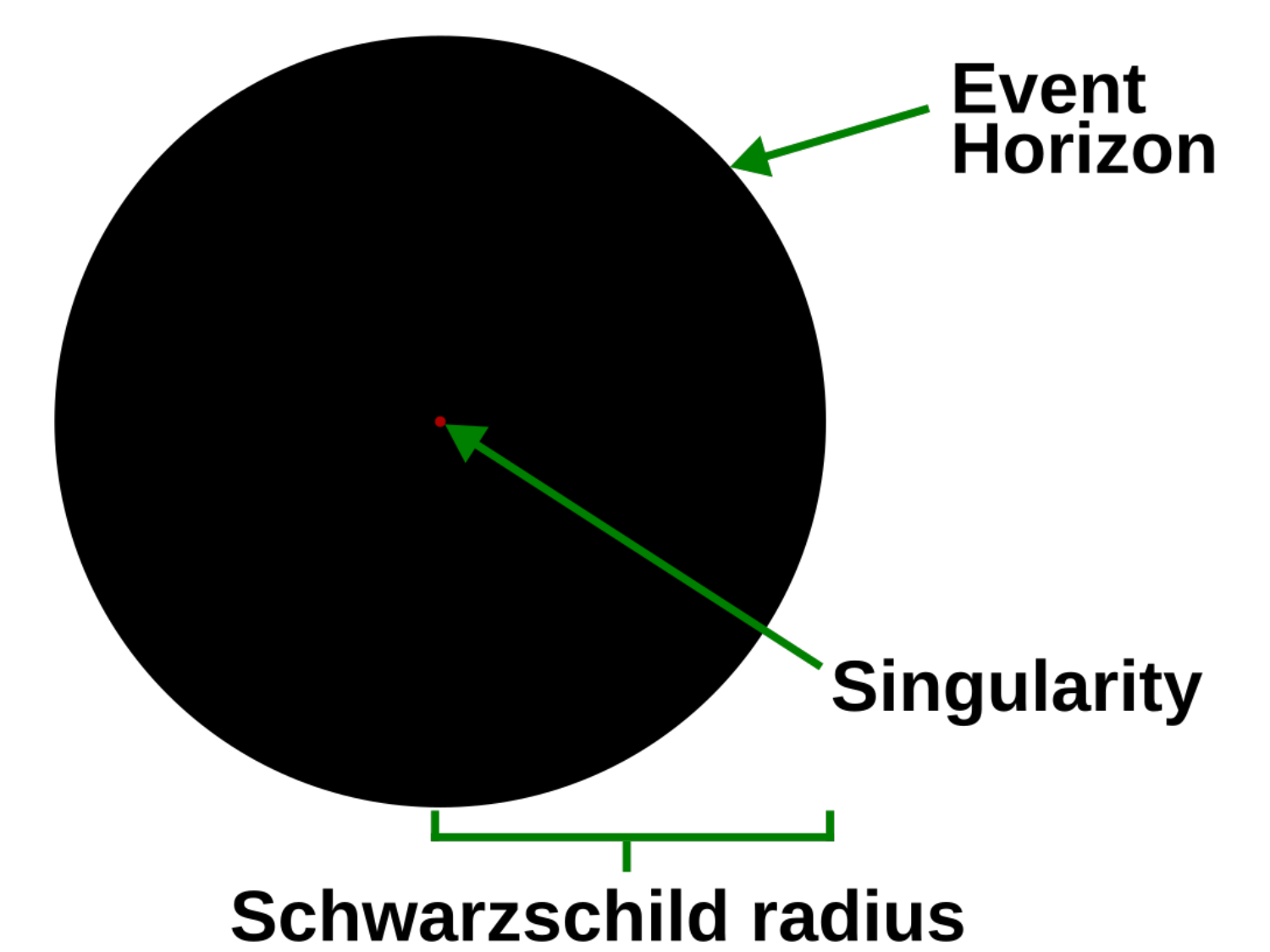#### Hawking Radiation – Physics Intuition

- Before jumping into the math, let's consider physics first
- You know that in quantum field theory, we have a process known as pair creation
- This process allows a particle-antiparticle pair to appear out of the vacuum for a brief moment of time
- After this short time, the pair annihilates, giving its energy back to the vacuum
- Think of it as a zero-interest mortgage
- If such a process happens very close to the horizon of a black hole, it may happen that during the time it exists, the anti-particle falls into the black hole, while the other is still outside
- **If the particle escapes, then it's energy must have come from** somewhere – namely the black hole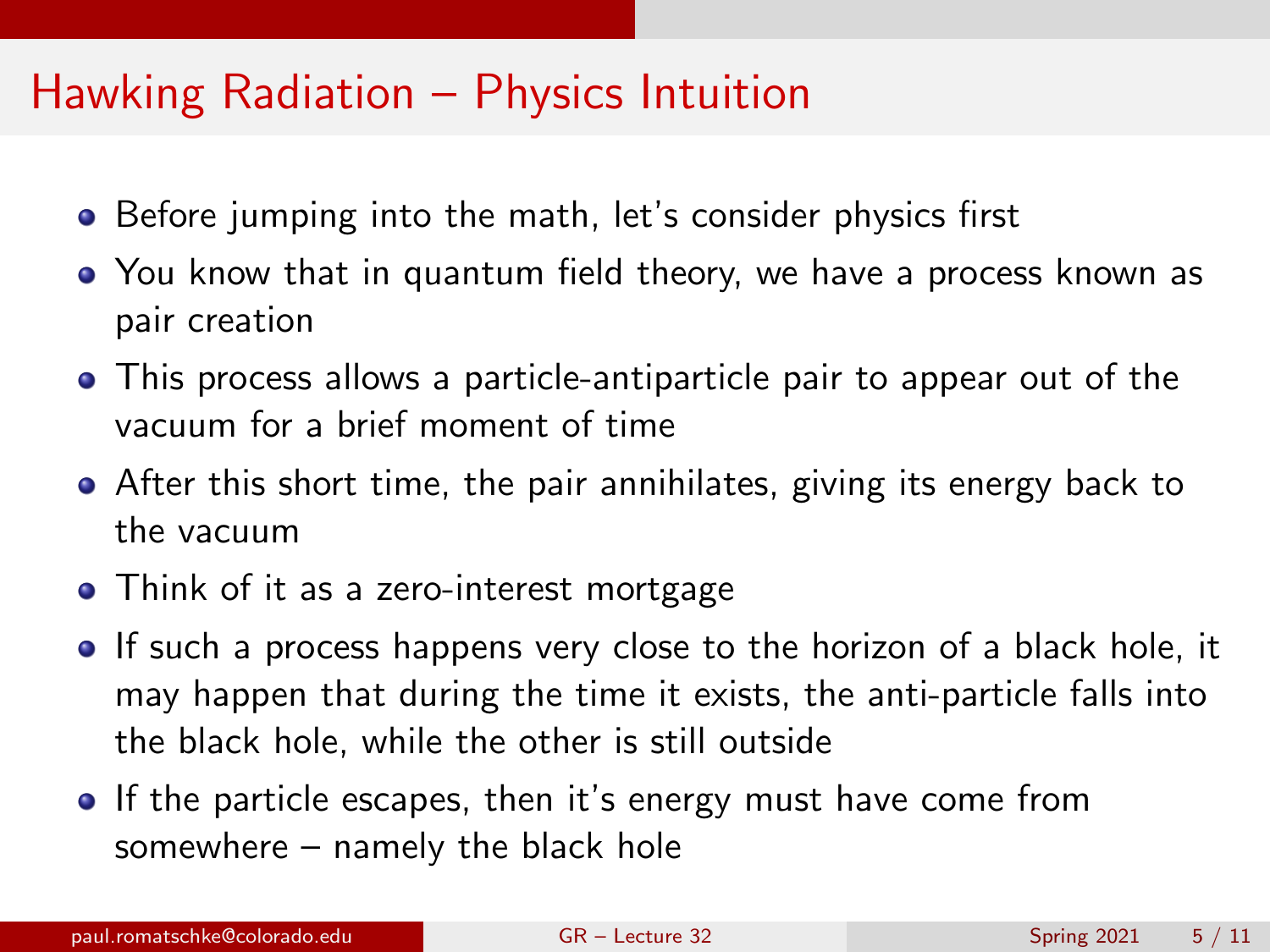## Hawking Radiation – Physics Intuition

- To re-iterate: in QFT particles can "borrow" energy from the vacuum
- Normally, they give their energy back to the vacuum by annihilating
- However, if their annihilation partner falls into the BH, they cannot annihilate
- So instead, the black hole has to supply the energy for the remaining particle outside
- Since the black hole has to give up energy, it looses mass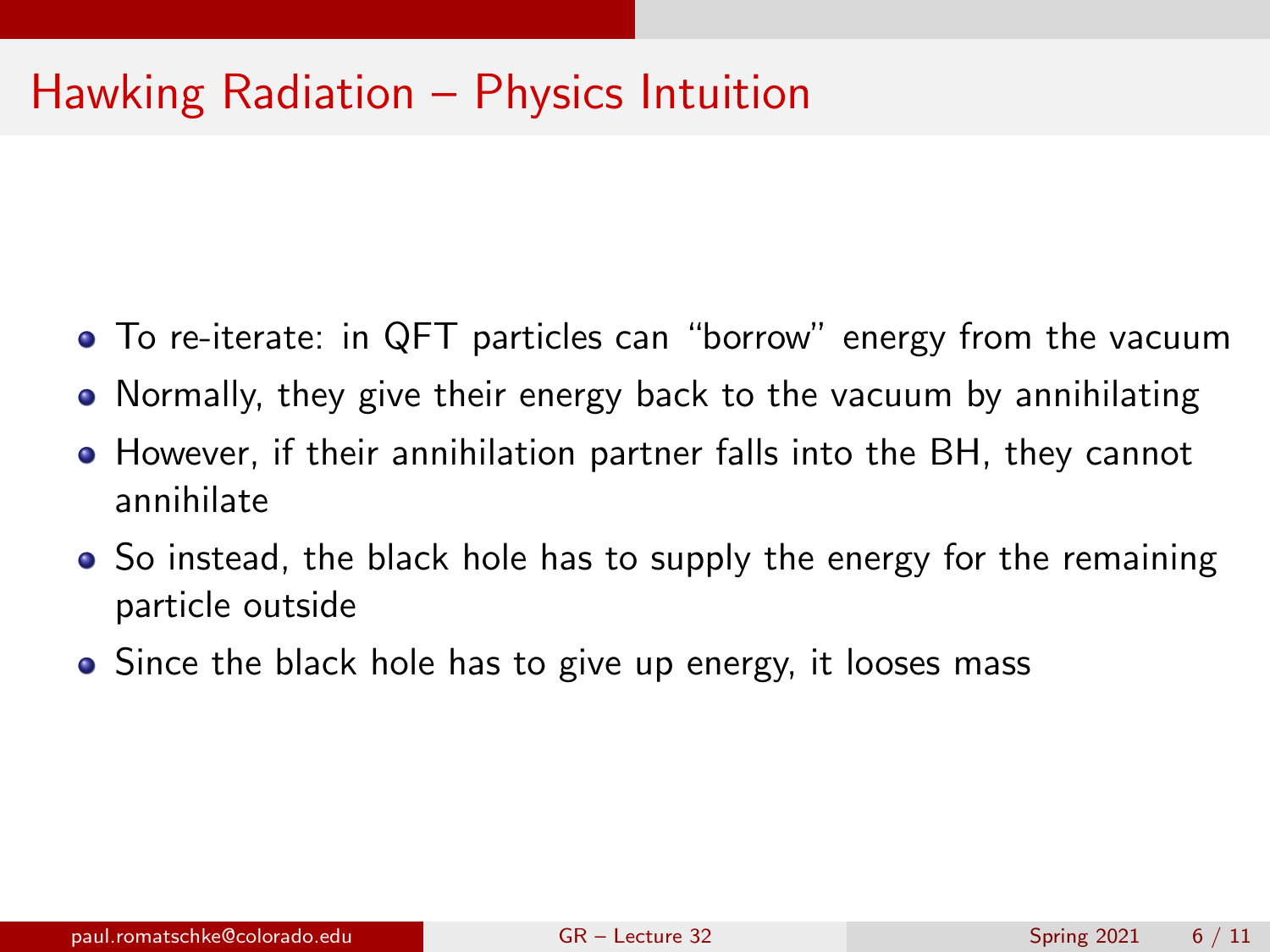#### Hawking Radiation – Math Derivation

- Let's now derive some properties of Hawking radiation using math
- Recall that the Schwarzschild metric [\(32.1\)](#page-2-0) has a coordinate singularity at the horizon  $r = r_s$
- Let's focus on the region close to the horizon by changing coordinates:

$$
r = r_s(1 + \rho^2), \quad \rho \ll 1.
$$
 (32.3)

• For the near-horizon region, the metric [\(32.1\)](#page-2-0) becomes

$$
ds^{2} = -(1 - 1 + \rho^{2})dt^{2} + \frac{r_{s}^{2}4\rho^{2}d\rho^{2}}{\rho^{2}} + r_{s}^{2}d\Omega^{2},
$$
 (32.4)  

$$
= -\rho^{2}dt^{2} + 4r_{s}^{2}d\rho^{2} + r_{s}^{2}d\Omega^{2}.
$$
 (32.5)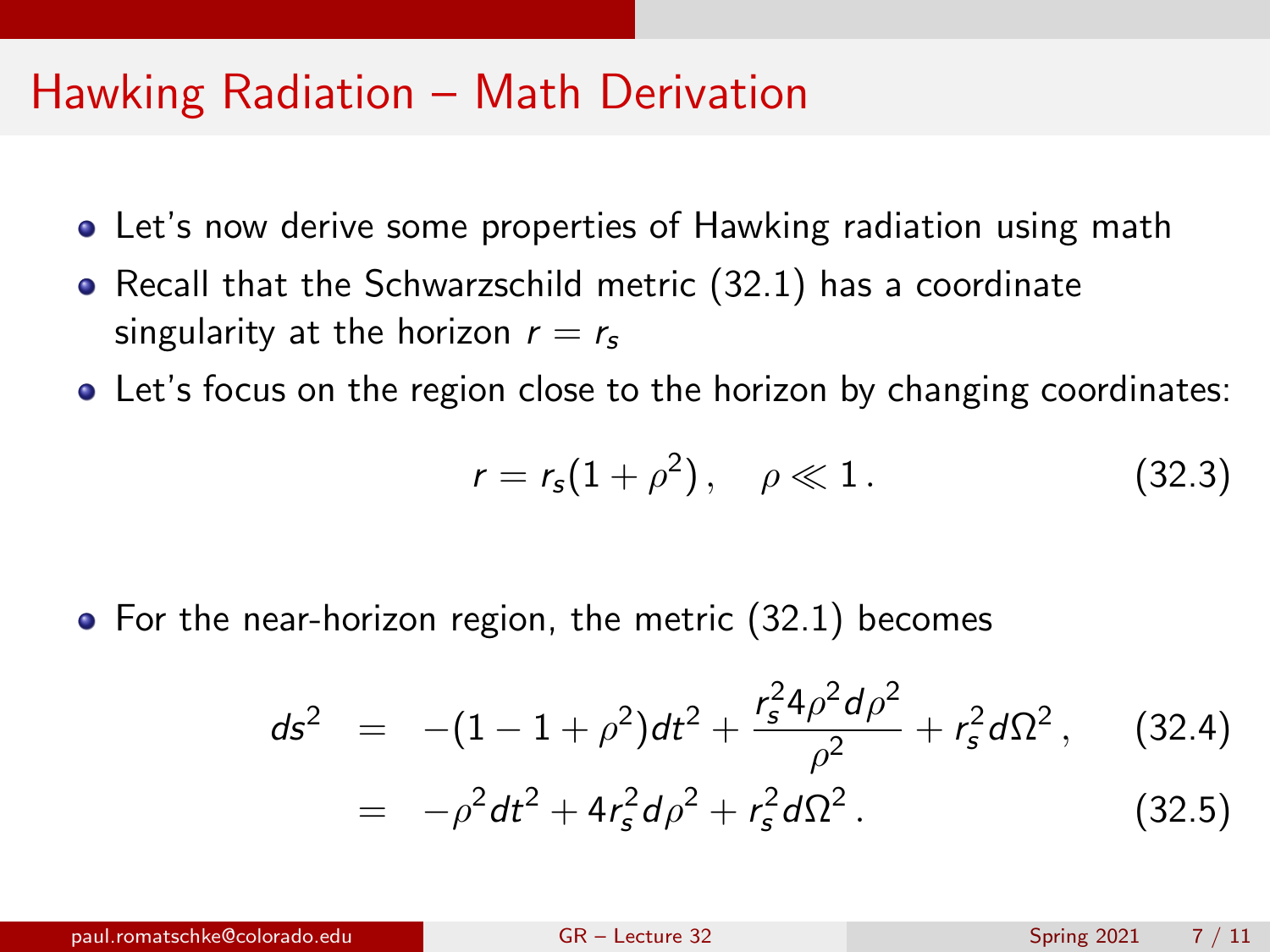## Hawking Radiation – Temperature

We find

$$
ds^{2} = 4r_{s}^{2} \left( -\frac{\rho^{2}}{4r_{s}^{2}} dt^{2} + d\rho^{2} + \frac{1}{4} d\Omega^{2} \right).
$$
 (32.6)

• Let's now go to *imaginary time* as in thermal quantum field theory:

<span id="page-7-0"></span>
$$
t = i\tau \,, \quad \tau \in [0, \frac{1}{\tau}] \tag{32.7}
$$

where  $T$  is the temperature of the system

• This gives

$$
ds^{2} = 4r_{s}^{2} \left( \frac{\rho^{2}}{4r_{s}^{2}} d\tau^{2} + d\rho^{2} + \frac{1}{4} d\Omega^{2} \right).
$$
 (32.8)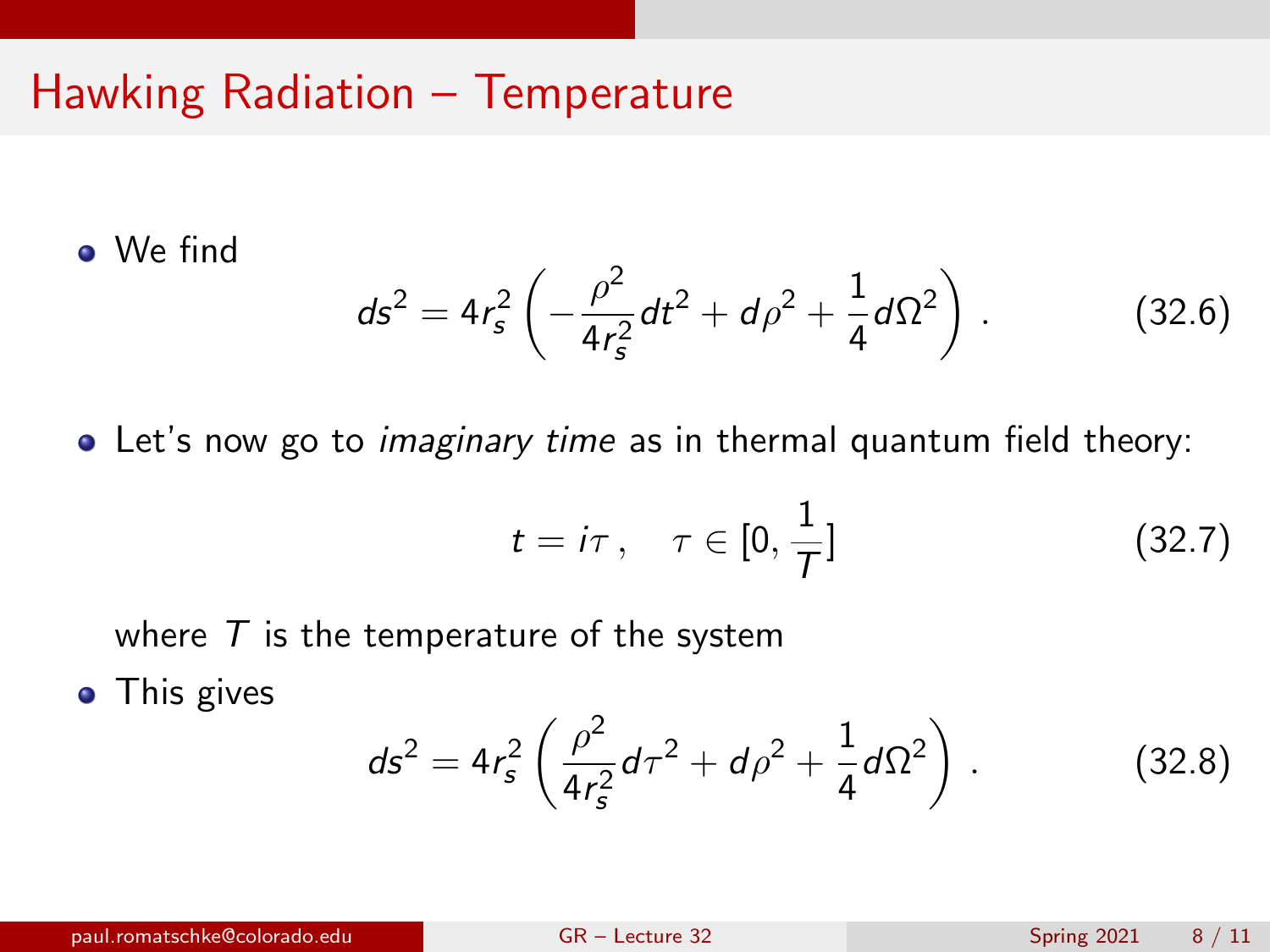## Hawking Radiation – Temperature

We get a piece of the line element that looks like

$$
ds^2 = \frac{\rho^2}{4r_s^2}d\tau^2 + d\rho^2
$$
 (32.9)

That is very similar to the line-element in polar coordinates

$$
ds^2 = \rho^2 d\phi^2 + d\rho^2 \tag{32.10}
$$

- So we can identify an "angle"  $\phi = \frac{7}{2}$  $\frac{\tau}{2r_{\rm s}}$  in [\(32.8\)](#page-7-0) such that
- The angle  $\phi$  needs to be period with period  $2\pi$  or else the space-time will have a conical singularity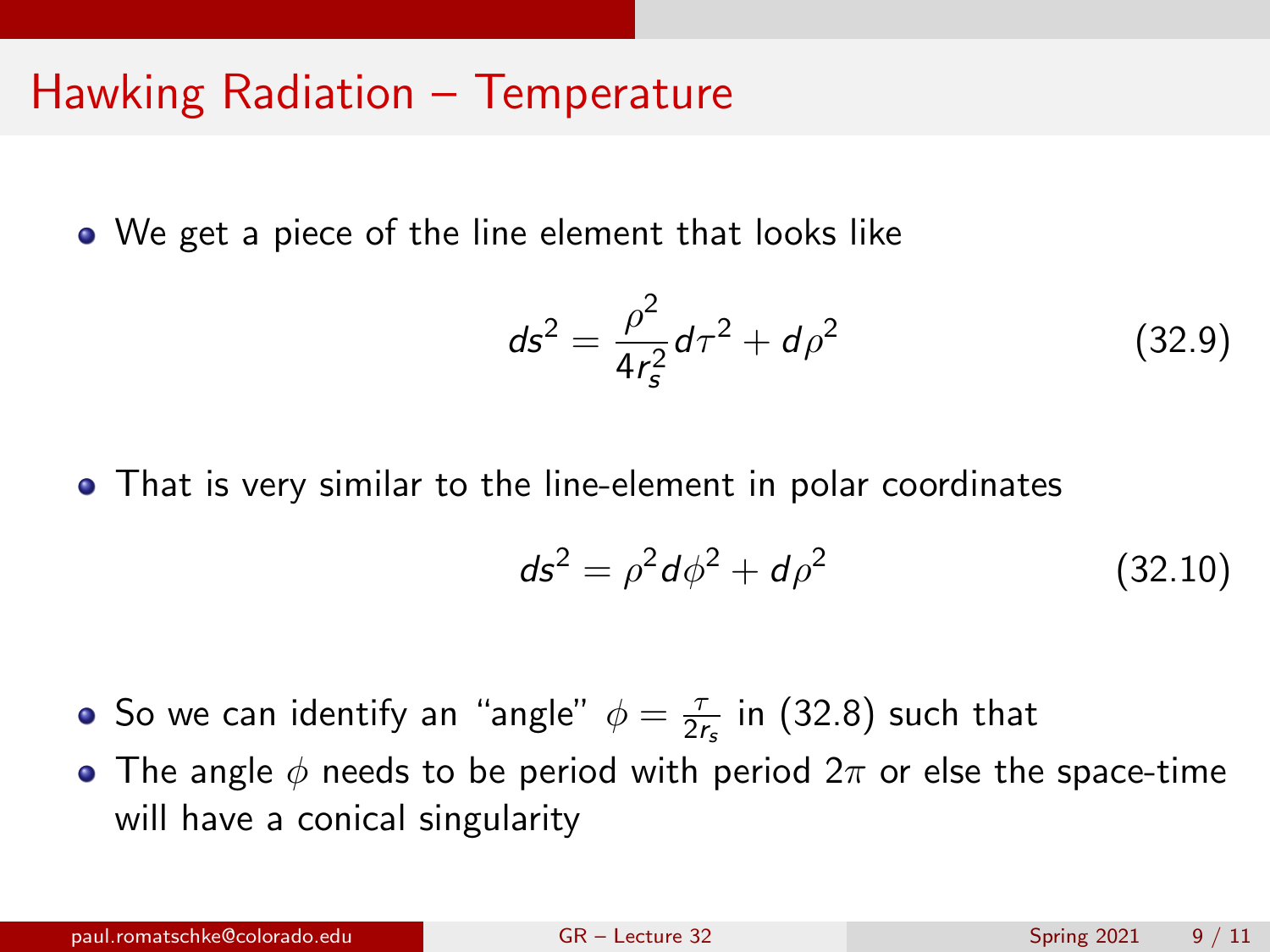#### Hawking Radiation – Temperature

We find that in order to avoid a conical singularity in the space-time, we must have periodicity

$$
\frac{\tau}{2r_s} = \frac{\tau}{2r_s} + 2\pi \,. \tag{32.11}
$$

• However, we also need  $\tau$  to be period with inverse temperature:

$$
\tau = \tau + \frac{1}{T} \,. \tag{32.12}
$$

Since these two conditions must be the same, we find that  $\frac{1}{\mathcal{T}} = 4\pi r_\mathsf{s}$ or

$$
T = \frac{1}{4\pi r_s} = \frac{1}{8\pi GM} = T_{\text{Hawking}}.
$$
 (32.13)